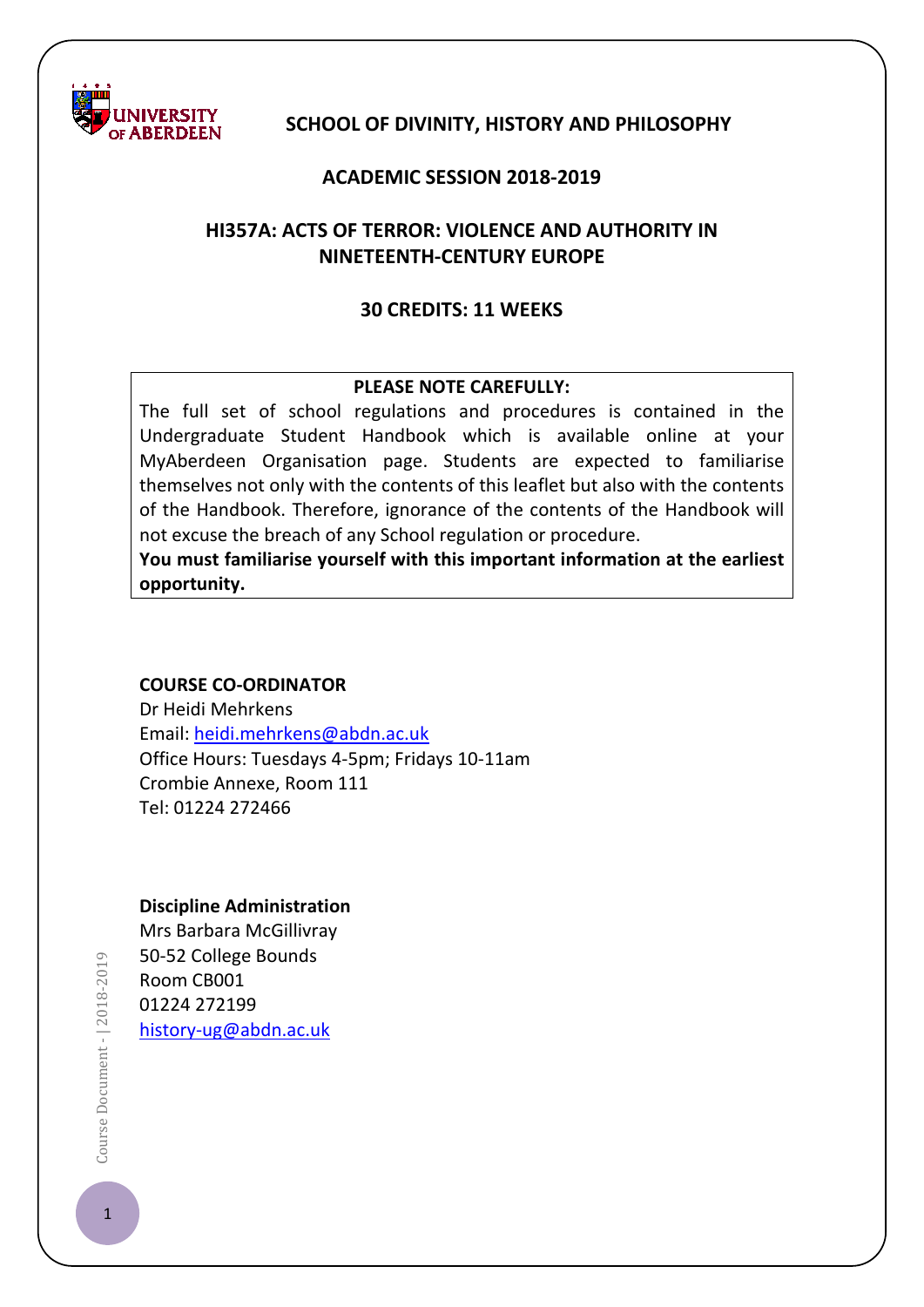### **TIMETABLE**

For time and place of classes, please see [MyAberdeen](https://abdn.blackboard.com/)

*Students can view their university timetable at*  <http://www.abdn.ac.uk/infohub/study/timetables-550.php>

# **COURSE DESCRIPTION**

This course introduces students to explore the historical dimensions of politically motivated violence: nineteenth- and early twentieth-century Europe witnessed increasing numbers of bombings in public spaces and attempts to assassinate leading political authorities. Such acts of violence could be interpreted as realization of radical political thought. Students will examine how acts of terror that occurred in Spain, France, Russia or England challenged notions of national and international security and peace in times of deep-felt political and social change. The course also encourages debate as to how an awareness of the historical nature of acts of terrorism can contribute to an informed analysis of acts of violence against the state and ordinary people in 21st-century societies.

# **INTENDED AIMS AND LEARNING OUTCOMES**

- 1. To gain a better understanding of the problematic nature of political terrorism as a historical phenomenon and of its contemporary relevance
- 2. To develop an enhanced ability to reflect historically on the nature of social and political changes in 19th- and early 20th-century Europe
- 3. To critically appraise and effectively utilise relevant primary and secondary source materials and to discuss and compare results of historical analysis
- 4. To acquire greater insight into the problems of conducting historical study that will inform an approach to other honours history courses
- 5. To develop and refine skills of verbal and written expression and organisation through group presentations, assessments and the resultant staff feedback

# **SEMINAR PROGRAMME**

| Week 1 | The 19 <sup>th</sup> century – seriously, a century of political violence in |
|--------|------------------------------------------------------------------------------|
|        | Europe?                                                                      |

Week 2 The tough task of stabilizing the European Great Power system (1815-1848) – and who wanted to destabilize it?

Course Document - | 2018-2019 2018-2019<br>
2018-2019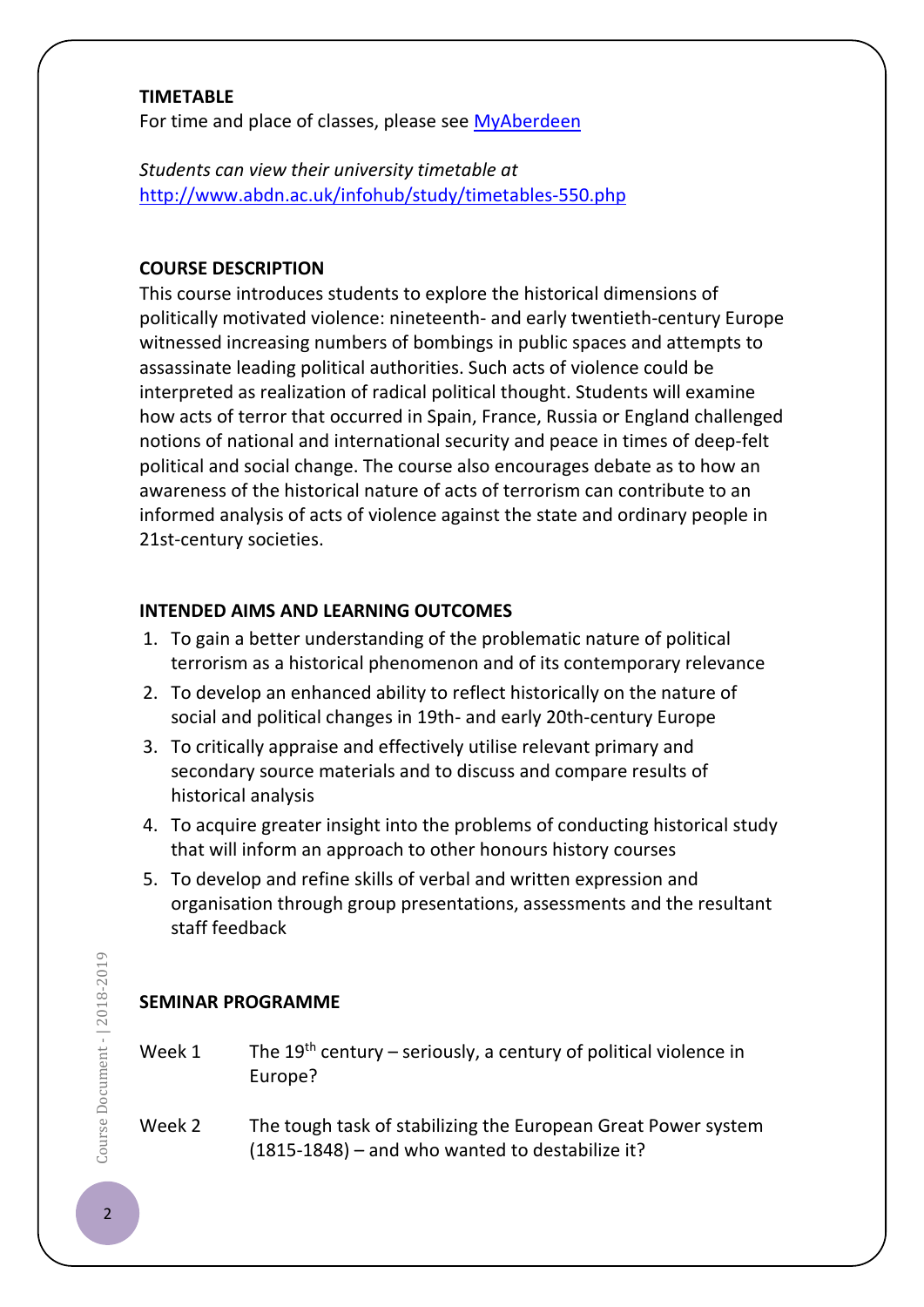| Week 3  | A very, very short history of 19 <sup>th</sup> -century anarchism                                      |
|---------|--------------------------------------------------------------------------------------------------------|
| Week 4  | Britain: A safe haven for anarchists?                                                                  |
| Week 5  | Russia: How to kill a Tsar                                                                             |
| Week 6  | No seminar session this week. We will meet up individually to<br>finalize essay topics and literature. |
| Week 7  | France: Communards and café bombings                                                                   |
| Week 8  | Italy: Propaganda of the deed                                                                          |
| Week 9  | Spain: A labyrinth of violence?                                                                        |
| Week 10 | Austria: Why Sisi's assassination mattered                                                             |
| Week 11 | USA: The Haymarket legacy                                                                              |

# **READING LIST**

A detailed reading list will be provided on MyAberdeen.

- Avrich, Paul, *The Haymarket tragedy* (Princeton, NJ, 1984).
- Bach Jensen, Richard, *The Battle against Anarchist Terrorism. An International History, 1878-1934* (Cambridge, 2014).
- Bookchin, Murray, *The Spanish Anarchists: The Heroic Years 1886-1936* (Edinburgh, 1998).
- Burleigh, Michael, *Blood and Rage: A Cultural History of Terrorism* (London, 2008).
- Ford, Franklin L., *Political Murder: From Tyrannicide to Terrorism* (Cambridge, 1985).
- Joll, James, *The Anarchists* (London, 1979).
- Jones, Peter, *The 1848 Revolutions* (London, 1991).
- Laqueur, Walter, *Terrorism* (London, 1977).
- Merriman, John, *The Dynamite Club. How a Bombing in Fin-de-Siècle Paris Ignited the Age of Modern Terror* (New Haven/London, 2016), first edition 2009.
- Mommsen, Wolfgang J. and Gerhard Hirschfeld, *Social Protest, Violence and Terror in Nineteenth- and Twentieth-century Europe* (London, 1982).
- Murphy, Paul Thomas, *Shooting Victoria. Madness, Mayhem, and the Rebirth of the British Monarchy* (London, 2012).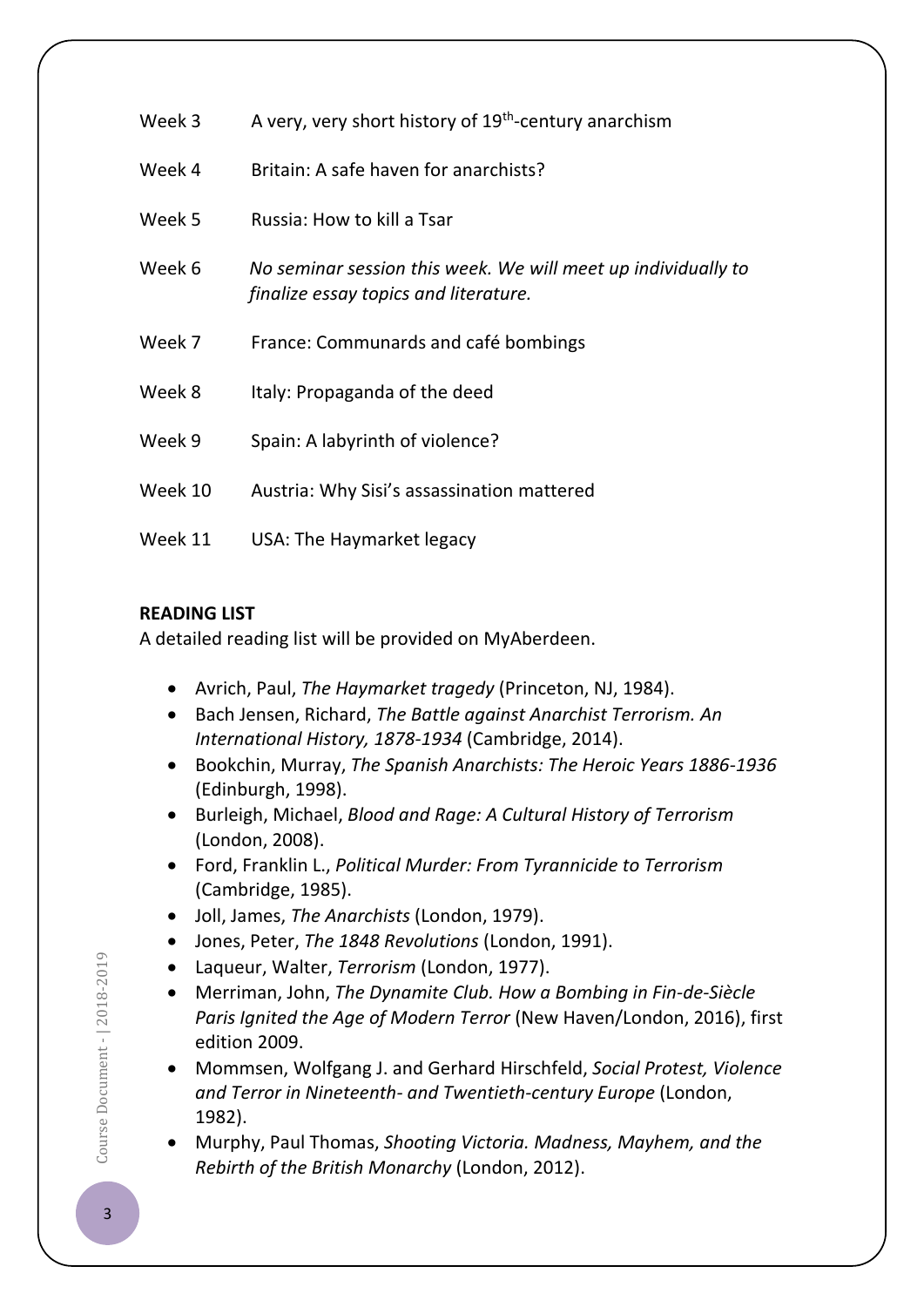- Neuburger, Luisella, and Tiziana Valentini, *Women and Terrorism* (Basingstoke, 1996).
- Oliver, Hermia, *The International Anarchist Movement in Late Victorian London* (London, 1983).
- Paola, Pietro di, *The Knights Errant of Anarchy: London and the Italian Anarchist Diaspora (1880-1917)* (OUP 2016).
- Porter, Bernard, *The origins of the vigilant state: the London Metropolitan Police Special Branch before the First World War* (London, 1987).
- Porter, Bernard, *The refugee question in mid-Victorian politics* (Cambridge, 1979).
- Short, Kenneth R.M., *The Dynamite War. Irish-American Bombers in Victorian Britain* (Dublin, 1979).
- Sperber, Jonathan, *The European Revolutions, 1848-1851* (Cambridge, 1994).
- Tilly, Charles, *The Rebellious Century, 1830-1930* (Cambridge/Mass. 1975).
- Venturi, Franco, *Roots of Revolution. A History of the Populist and Socialist Movements in 19th Century Russia* [1952] (London, 2001).
- Verhoeven, Claudia, *The Odd Man Karakozov. Imperial Russia, Modernity, and the Birth of Terrorism* (Ithaca, 2009).
- Ward, Colin, *Anarchism. A Very Short Introduction* (OUP, 2004).
- Zamoyski, Adam, *Holy Madness. Romantics, Patriots and Revolutionaries 1776-1871* (London 1999).

# **ASSESSMENT**

- **Gobbet exercise** (primary source analysis) 1500 words (30%)
- **Essay** 2500 words (including footnotes but excluding bibliography) on a topic agreed in advance with the course co-ordinator (50%)
- **Presentation and responses**: Presentation of 2x 500-word commentaries, and responses to presentations (20%)
- **Resit**: Gobbet exercise 1500 words (40%), essay 3000 words (60%)

To view the CGS Descriptors please go to **MyAberdeen**- **Organisations**-**Divinity, History, & Philosophy Student Information for Undergraduates**. The link to the CGS Descriptors is on the left hand menu.

**PLEASE NOTE: In order to pass a course on the first attempt, a student must attain a Common Grading Scale (CGS) mark of at least E3 on each element of course assessment. Failure to do so will result in a grade of no greater than CGS E1 for the course as a whole.**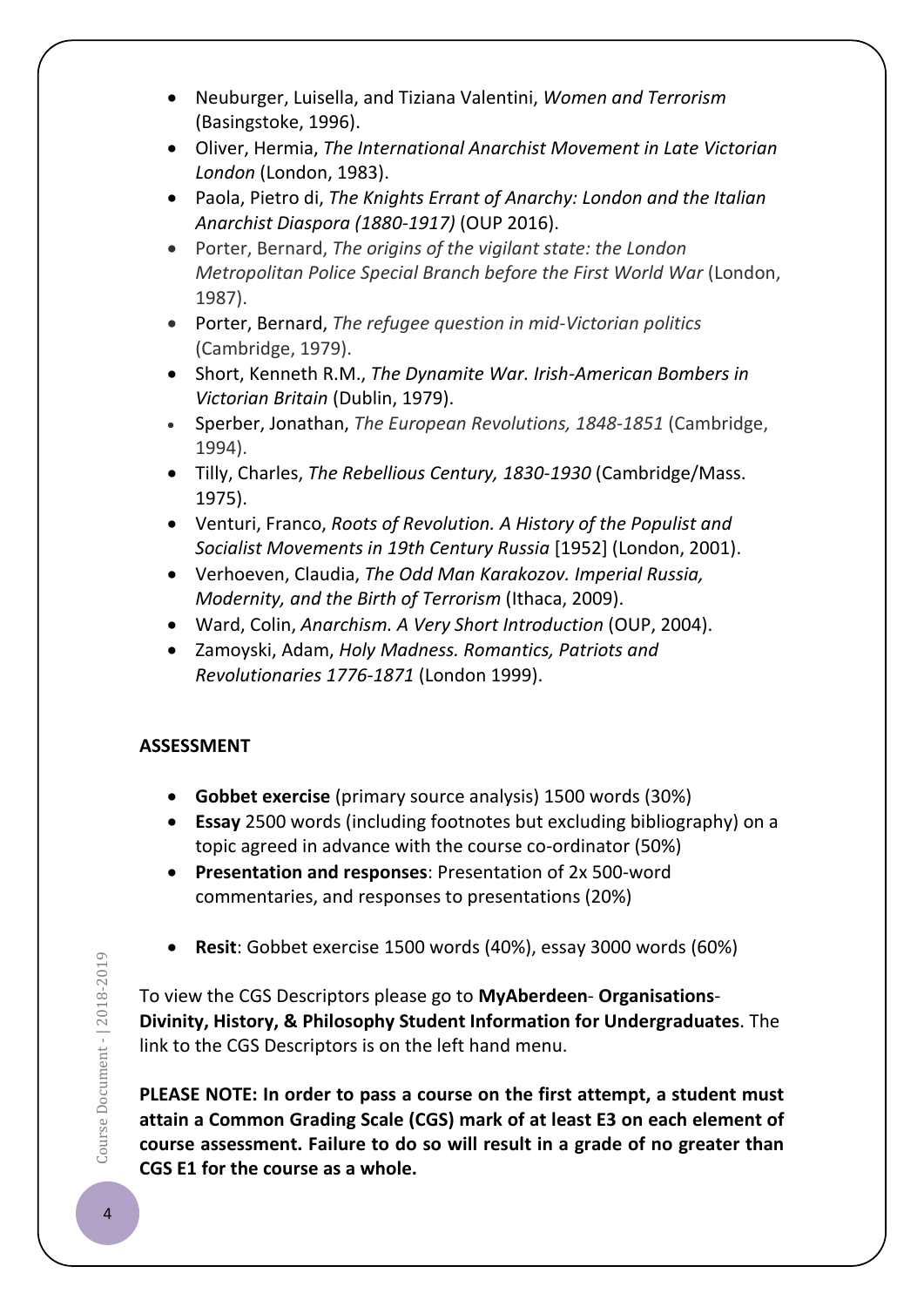If you submit your work on time, you can expect that feedback will **normally be provided within three working weeks** (excluding vacation periods) of the submission deadline.

#### **GOBBET EXERCISE: 1500 words**

A gobbet exercise is a concise analytical comment on an extract from a primary source. It is an exercise in de-construction, aimed at extracting the maximum historical understanding from the text provided. The answer should be focussed on the issues arising from the text. A choice of gobbets will be provided on MyAberdeen.

The following guidelines are not prescriptive, but are offered as an aid in developing an effective gobbet exercise technique.

Preparation: Make sure that you fully understand the extract provided. Highlight key words or phrases in the text, and thoroughly research the issues to which they refer (many gobbets offer three or four such points for analysis).

Writing a gobbet answer: maintaining a tight, three-part, paragraph structure for your answer will aid concentration on the key elements required.

## 1. **Context** (approx. 20% of the answer)

With the aid of the source information provided with the extract, identify the type of document concerned: Why was it written (or created)? Who composed it, for whom and when? What is the tone of the text? This information should be placed in its historical context. What was going on at the time, before and after?

## 2. **Analysis** (approx. 60% of the answer)

Subject each of the previously identified key words or phrases, in turn, to rigorous scrutiny. Identify any individuals referred to and explain the developments mentioned. Pay attention to the language used and comment on the veracity of statements made. Look for fine nuances in the text and compare the contents with similar documents if possible.

# 3. **Evaluation** (approx. 20% of the answer)

Evaluate the historical significance of the extract (and the source), relating it to the general theme of the course concerned. Compare the contemporary impact of the material with its historical significance. Is the extract typical of exceptional? Does it pose any particular problems to the historian?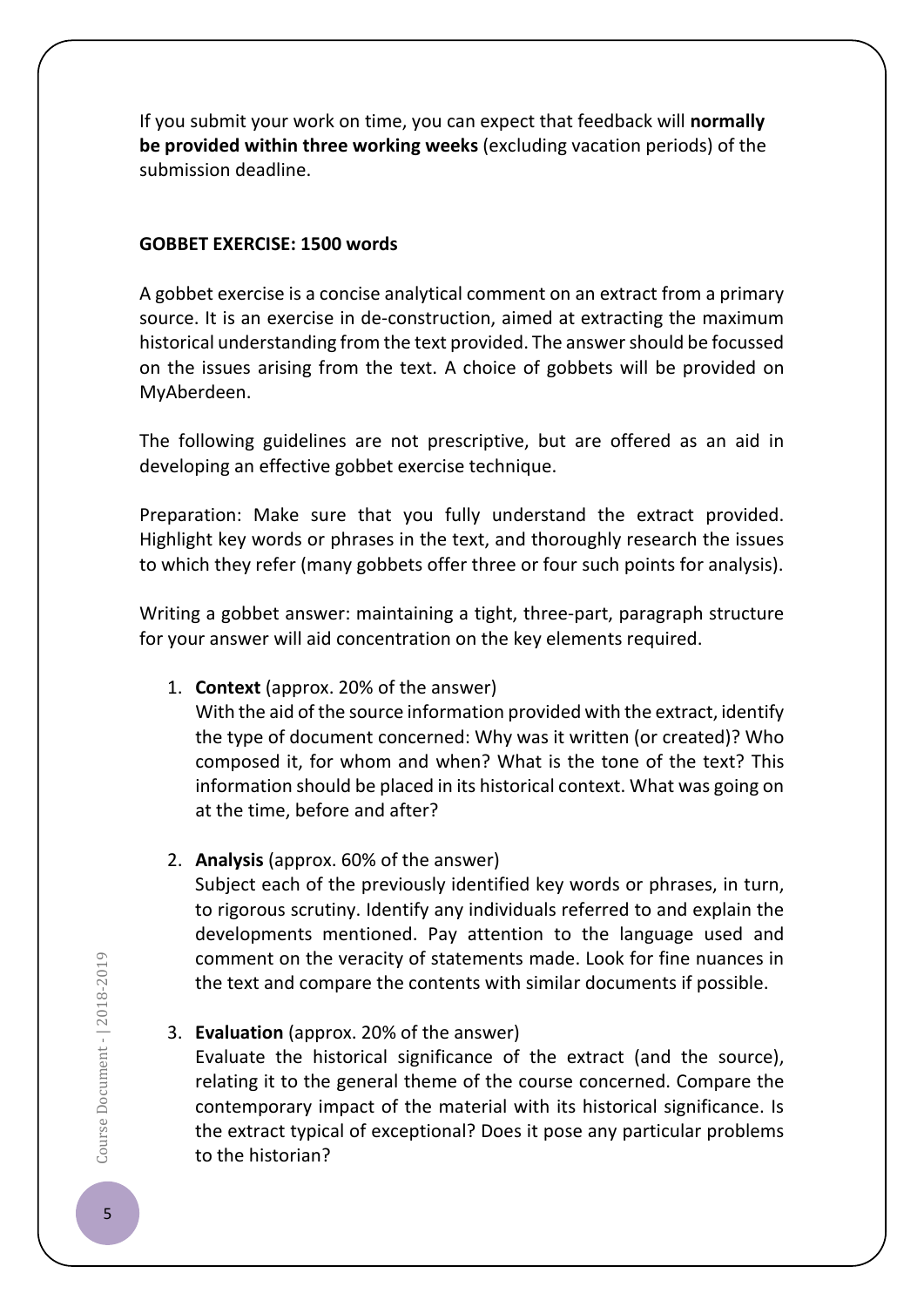Please note that you are not required to paraphrase the extract, nor to write a short essay round the subject concerned. The gobbet exercise is referenced according to the School's referencing guide (on MyAberdeen) and comes with a **bibliography.** Depending on the topic the bibliography should consist of **4-6 titles**. Footnotes are included in the word count, the bibliography is excluded. Please note that the bibliography should only list titles that feature in the footnotes.

## **ESSAY: 2500 words**

The strongest written work demonstrates wide reading on the chosen topic. A major aim of university education is to enhance the ability to find information on any topic within your field. Students are encouraged and expected to show initiative in developing this ability, notably in the essay. The supplemental bibliography on MyAberdeen provides points of departure for further reading.

Students will design an individual essay topic and question; these need to be discussed in advance with the course coordinator. The essay topics can evolve around one of the seminar topics (or an aspect thereof), in order to develop this much further than we do in class. Individual meetings for this purpose will be held in **week six**, but please feel welcome to discuss ideas any time before that.

Students will use the assigned readings and supplemental bibliography to assist in constructing their own reading list. The bibliography should feature between **8 and 12 titles, a mix of monographs, scholarly articles and primary sources**. Please note that the bibliography should only list titles that feature in the footnotes.

Before starting the essay, consult the section on essay writing in the Student Handbook and check the 'submission arrangements' section below. It will have a negative impact on the mark given for any written work if:

- the formatting style deviates strongly from the History referencing guide (on MyAberdeen);
- if the submitted work is more than 10% too long or too short;
- if the submitted work is not thoroughly proof read (evidence of inadequate proof-reading, for example, are repeated typos, incomplete sentences, the use of contractions);
- if the submitted work fails to make adequate use of end-/footnotes

Every written work should be double spaced and page numbered and submitted in word-processed format, accompanied by a bibliography and foot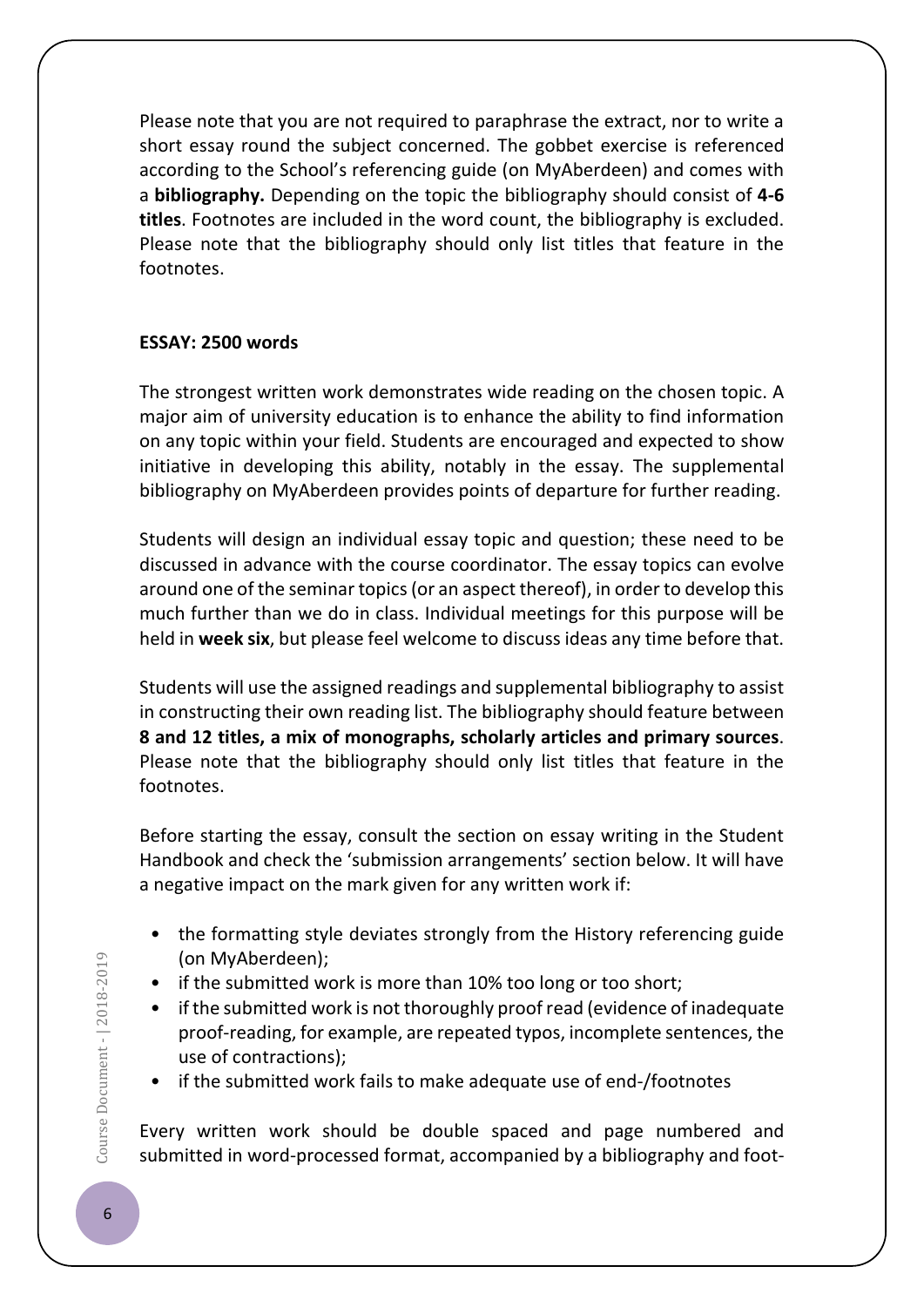or endnotes conforming to the School's referencing guide (available on MyAberdeen). Please see Departmental Guidelines (and below) for information on extensions and the late submission of work.

# **PRESENTATION PROJECT (over weeks 2-11)**

Students are expected to prepare for seminars and contribute willingly and continually to discussions. The presentation project is an exercise in commenting and responding. Students will be asked to write two comments (**500 words each**). The comments will be on secondary reading and primary sources used in the seminars. The mark will be given jointly for all elements of the project:

- The first written comment will be **uploaded** to the course's discussion forum. Each student will be given a partner who is given the task to write a response to the comment.
- The second written comment will be presented to the class (**5 minutes per presentation**), and students are expected to respond to the presentation.

## **ASSESSMENT DEADLINES**

- Gobbet Exercise: Wednesday, 6 February, 3 pm (week 4)
- Essay: Wednesday, 13 March, 3 pm (week 9)
- Presentations: during weeks 2-11

## **SUBMISSION ARRANGEMENTS**

When uploading assignments, please do the following:

- 1. Submit a .doc or .docx and include the word count.
- 2. Submit by the due date, no hard copy will be required unless directly requested by the Course Coordinator through [My Aberdeen.](https://abdn.blackboard.com/)
- 3. In advance of uploading, please save the assignment with your student ID number listed in the filename, i.e. 59999999 HI357A Essay 1.
- Course Document | 2018-2019  $\bullet$   $\bullet$  Document -  $| 2018$ -2019